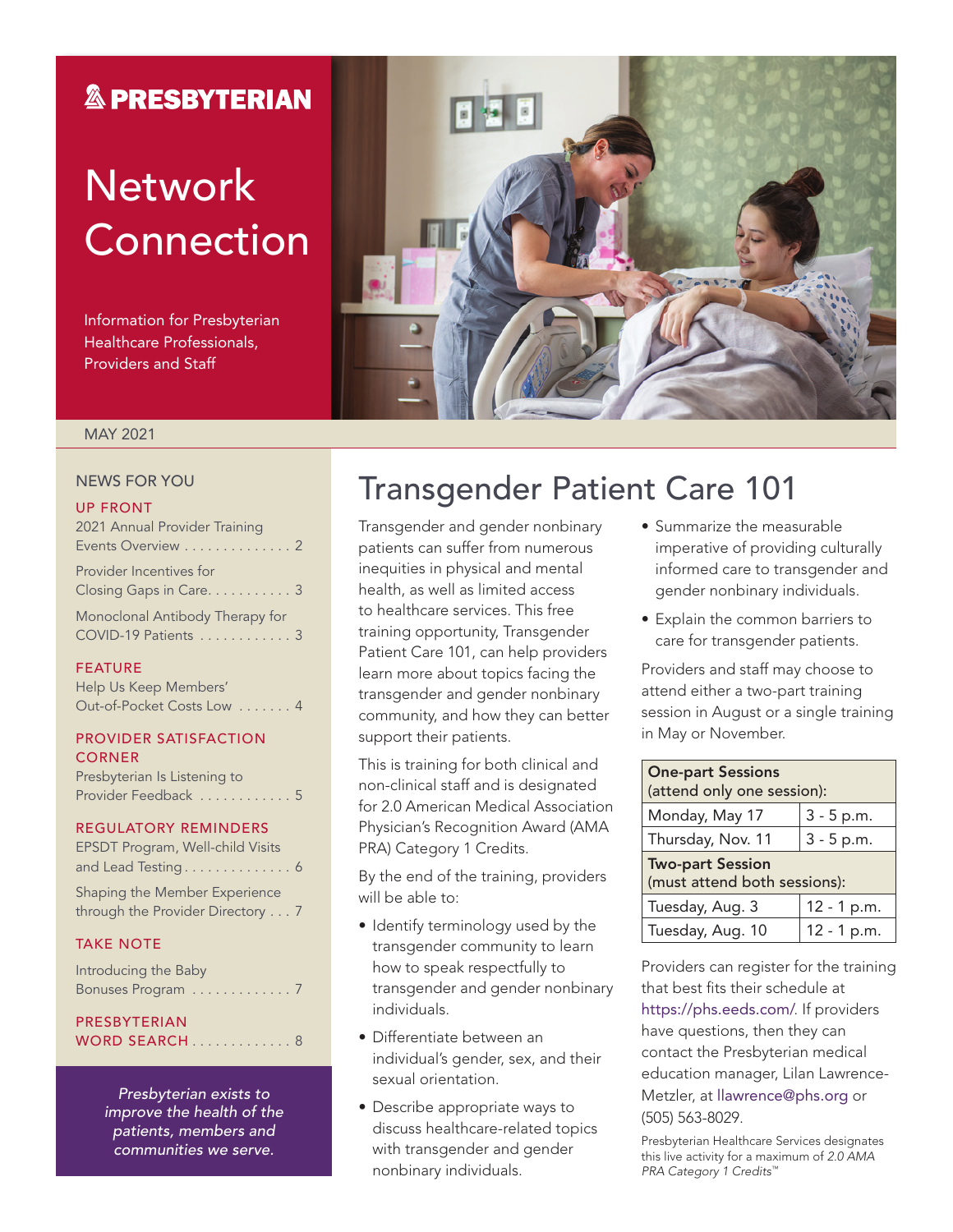# UP FRONT

## 2021 Annual Provider Training Events Overview

Presbyterian offers a variety of informative and useful trainings to ensure members receive the most appropriate care in the most cost-effective setting. Below is an overview of the 2021 training events Presbyterian is offering providers. Please note that some trainings are required as identified in the following overview.

| <b>Provider Education Conference &amp; Webinar Series</b>                                                                                                                        |                       |                                 |                                |  |  |  |  |
|----------------------------------------------------------------------------------------------------------------------------------------------------------------------------------|-----------------------|---------------------------------|--------------------------------|--|--|--|--|
| All contracted physical health, behavioral health and long-term care providers and staff are invited. Providers are<br>only required to attend one of these trainings each year. |                       |                                 |                                |  |  |  |  |
| <b>Training Date</b>                                                                                                                                                             | <b>Training Times</b> | Training format and/or location | <b>Registration Link</b>       |  |  |  |  |
| Wednesday, June 16                                                                                                                                                               | $9 - 11$ a.m.         | Webinar                         |                                |  |  |  |  |
| Thursday, June 17                                                                                                                                                                | $12 - 2 p.m.$         | Webinar                         |                                |  |  |  |  |
| Thursday, Sept. 16                                                                                                                                                               | 9 a.m. - 12 p.m.      | Webinar                         |                                |  |  |  |  |
| Friday, Sept. 17                                                                                                                                                                 | $12 - 2 p.m.$         | Webinar                         | https://phs.swoogo.com/2021PEC |  |  |  |  |
| Wednesday, Dec. 15                                                                                                                                                               | 9 - 11 a.m.           | Webinar                         |                                |  |  |  |  |
| Thursday, Dec. 16                                                                                                                                                                | $12 - 2 p.m.$         | Webinar                         |                                |  |  |  |  |

#### Presbyterian Dual Plus Training

All contracted providers who render services to Presbyterian Dual Plus members are required to complete this training. Office staff cannot complete the training on behalf of the provider.

| <b>Training Dates and Times</b>                                                                                                | Training format and/or location | <b>Registration Link</b> |  |  |  |
|--------------------------------------------------------------------------------------------------------------------------------|---------------------------------|--------------------------|--|--|--|
| . Available 24 hours a day, seven days a $\big\vert$ Online, self-guided training module. $^{-1}$<br>week throughout the year. |                                 | phppn.org                |  |  |  |

| <b>Indian Health Services and Tribal Conversations</b>                                                |                            |                                 |                                |  |  |  |  |  |  |
|-------------------------------------------------------------------------------------------------------|----------------------------|---------------------------------|--------------------------------|--|--|--|--|--|--|
| All contracted physical health, behavioral health and long-term care providers and staff are invited. |                            |                                 |                                |  |  |  |  |  |  |
| <b>Training Date</b>                                                                                  | <b>Training Times</b>      | Training format and/or location | <b>Registration Link</b>       |  |  |  |  |  |  |
| Thursday, June 24                                                                                     | $2 - 3:30$ p.m.            | Webinar                         |                                |  |  |  |  |  |  |
| Thursday, Sept. 23                                                                                    | $2 - 3:30$ p.m.            | Webinar                         | https://phs.swoogo.com/IHS2021 |  |  |  |  |  |  |
| Thursday, Dec. 16                                                                                     | $2 - 3:30$ p.m.<br>Webinar |                                 |                                |  |  |  |  |  |  |

#### Behavioral Health Critical Incident Reporting

All behavioral health providers are required to participate in annual Critical Incident Reporting training as part of the provider contract. This training is also mandated by the Human Services Department.

| <b>Training Date</b> | <b>Training Times</b> | Training format and/or location | <b>Registration Link</b>                        |
|----------------------|-----------------------|---------------------------------|-------------------------------------------------|
| Tuesday, June 15     | 1 - 2:30 p.m.         | Webinar                         | https://magellanhealth.zoom.<br>us/j/2475010370 |
| Thursday, Aug. 19    | $1 - 2:30$ p.m.       | Webinar                         | https://magellanhealth.zoom.<br>us/j/2475010370 |
| Wednesday, Nov. 10   | $1 - 2:30$ p.m.       | Webinar                         | https://magellanhealth.zoom.<br>us/j/2475010370 |

If you have questions about the upcoming trainings, please contact your Provider Network Operations relationship executive. Contact information can be found at [www.phs.org/ContactGuide](http://www.phs.org/ContactGuide).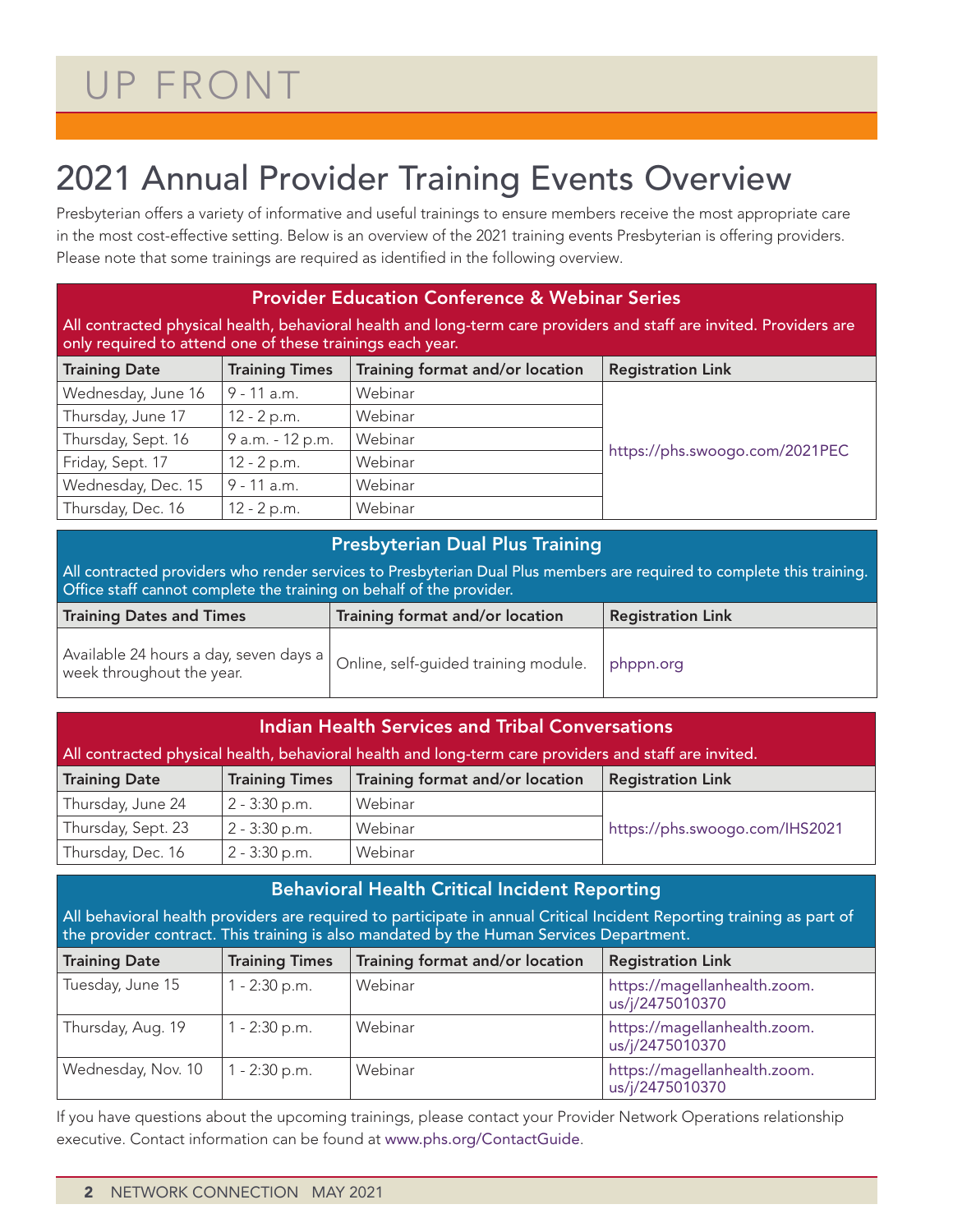#### Provider Incentives for Closing Gaps in Care

The National Committee for Quality Assurance Healthcare Effectiveness Data and Information Set (NCQA HEDIS®) is one of healthcare's most widely used performance improvement tools. About 191 million people are enrolled in plans that report NCQA HEDIS results. Presbyterian offers incentives and pay-for-performance programs to providers who meet health initiatives that ensure members receive recommended screenings and services pertinent to their health based on NCQA HEDIS measures.

When a member or patient is missing a screening that is considered necessary by NCQA HEDIS, this is known as a gap in care. To help close gaps in care, Presbyterian collaborates with providers and generates Gaps in Care lists to identify members and patients who need one of the following services:

- Recommended screening(s)
- Preventive screening(s)
- Recommended interventions
- Medication(s) for chronic conditions

To request more information or discuss any intervention and/or opt in to receive Gaps in Care lists, please call or email the Performance Improvement department at (505) 923-5017 or [performanceimp@phs.org](mailto:performanceimp@phs.org).

### Monoclonal Antibody Therapy for COVID-19 Patients

Monoclonal antibody therapy is approved under the Federal Drug Administration (FDA) Emergency Use Authorization (EUA) for administration to high-risk COVID-19 patients with symptom onset within the last 10 days of diagnosis. This investigational treatment may reduce progression to severe disease, hospitalization, and even death by up to 70%. There is no adequate, approved and available alternative to monoclonal antibody therapy for patients who are experiencing mild to moderate COVID-19 symptoms and who are at high risk for progressing to severe COVID-19 symptoms and/ or hospitalization.

Presbyterian is one of New Mexico's designated sites to offer bamlanivimab and/or casirivimab/imdevimab, a onedose monoclonal antibody treatment. Additional New Mexico sites offering monoclonal antibody treatment can be found at [covid.infusioncenter.org](https://covid.infusioncenter.org/).

#### Who is eligible for this therapy?

This treatment is for non-hospitalized COVID-19 patients who have mild to moderate chronic conditions and are at high risk of COVID-19 progression and/ or hospitalization. Patients must be 12 years old or older and weigh at least 88 pounds.

In addition, patients must *also have least one of the following conditions*:

- Body mass index (BMI) greater than or equal to 35
- Chronic kidney disease
- Diabetes
- Immunosuppressive disease
- Currently receiving immunosuppressive treatment
- 65 years old or older
- 55 years old or older *and* have at least one of the following:
	- Cardiovascular disease
	- Hypertension
	- Chronic obstructive pulmonary disease/other chronic respiratory disease
- 12 to 17 years old *and* have at least one of the following:
	- BMI greater than or equal to the 85th percentile for their age and gender (based on Centers for Disease Control and Prevention growth charts)
	- Sickle cell disease
	- Congenital or acquired heart disease
	- Neurodevelopmental disorders (e.g., cerebral palsy)
	- A medical-related technological dependence (e.g., tracheostomy, gastrostomy, or positive pressure ventilation that is not related to COVID-19)
	- Asthma, reactive airway or other chronic respiratory disease that requires daily medication for control

#### Who is not eligible for this therapy?

Patients are not eligible for treatment if more than 10 days have passed from COVID-19 symptom onset, or for those who:

- Were previously hospitalized due to COVID-19
- Require oxygen therapy due to COVID-19
- Require an increase in baseline oxygen flow rate due to COVID-19 or are on chronic oxygen therapy due to an underlying non-COVID-19 related comorbidity

If you have questions regarding eligibility of a patient, please call (505) 291-2626.

#### How do I refer a patient to Presbyterian for this therapy?

If a patient is determined to be eligible, you can refer them to Presbyterian by faxing a completed referral form and supporting documents to Presbyterian Infusion Services at (505) 355-7158. The referral form and instructions can be found at: [www.phs.org/covid19/Pages/](http://www.phs.org/covid19/Pages/monoclonal-antibody-therapy.aspx) [monoclonal-antibody-therapy.aspx](http://www.phs.org/covid19/Pages/monoclonal-antibody-therapy.aspx).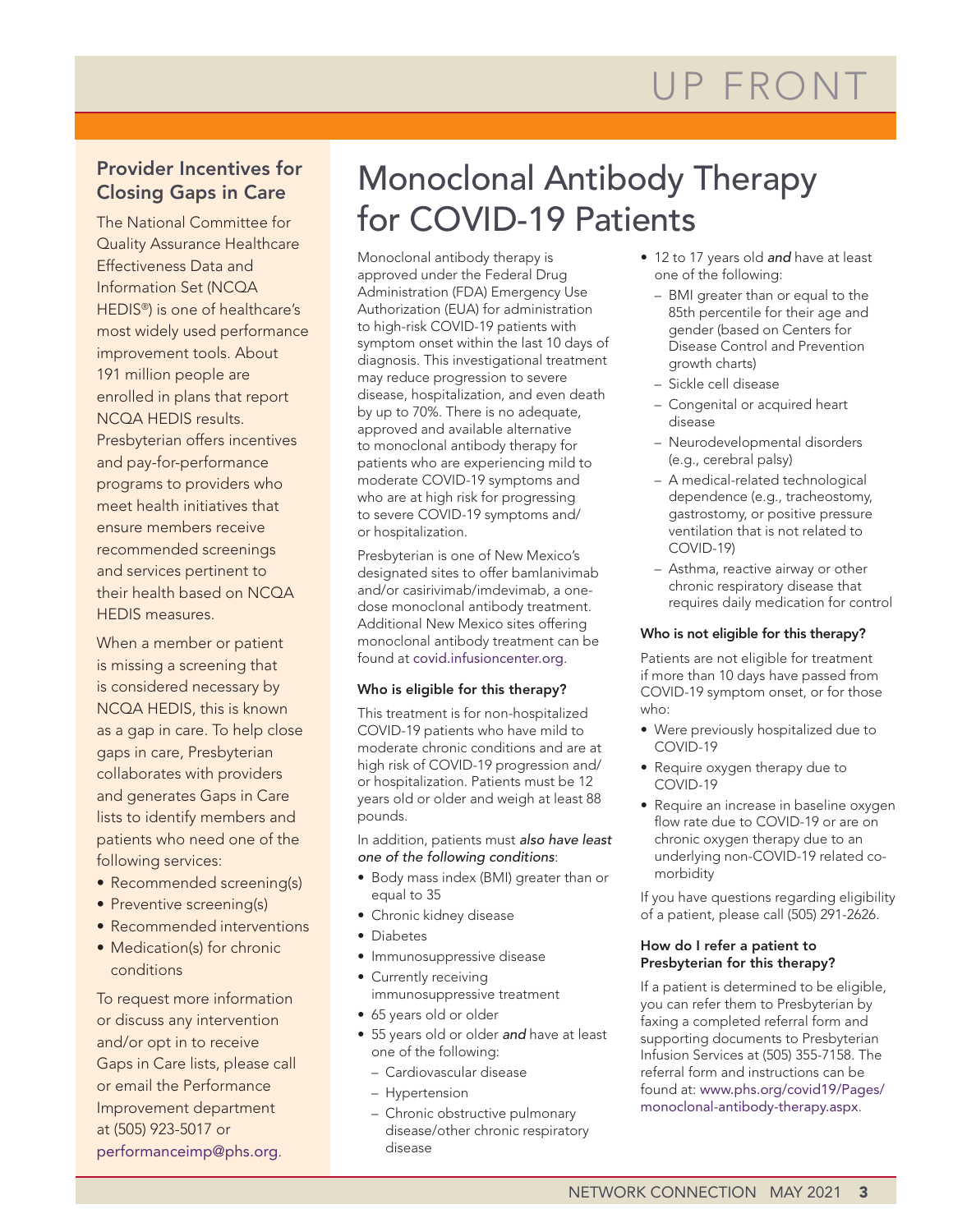# FEATURE

## Help Us Keep Members' Out-of-Pocket Costs Low

Did you know that many common tests, treatments and procedures that are performed in a hospital can also be provided in more convenient and lower-cost locations? When certain procedures are done outside of a hospital-based facility, patients and members can save money on out-of-pocket costs.

#### Savings Opportunities

| <b>Service</b>                | <b>Hospital Facility</b><br><b>Average Claim Cost</b> | <b>Potential Savings at</b><br><b>Lower-Cost Location</b> | Potential claim savings at<br><b>Lower-Cost Location</b> |
|-------------------------------|-------------------------------------------------------|-----------------------------------------------------------|----------------------------------------------------------|
| Orthopedic (joint) procedures | \$5,357                                               | 40%                                                       | \$2,143                                                  |
| <b>Colon Screening</b>        | \$1,417                                               | 65%                                                       | \$921                                                    |
| Diagnostic Imaging            | \$1,320                                               | 50%                                                       | \$660                                                    |
| Lab Work                      | \$261                                                 | 65%                                                       | \$170                                                    |

#### How Can Members Start Saving?

Presbyterian is committed to ensuring members can access the care they need, when they need it, at the lowest outof-pocket cost. To achieve this, Presbyterian provides members with education and a Cost Transparency Tool to help them understand their care options and identify a lower-cost site of service location that meets their healthcare needs. Members may access the Cost Transparency Tool online at [www.phs.org/tools-resources/patient/Pages/cost-of-your](https://www.phs.org/tools-resources/patient/Pages/cost-of-your-care.aspx)[care.aspx](https://www.phs.org/tools-resources/patient/Pages/cost-of-your-care.aspx).

Presbyterian also relies on its provider partners to help guide members to accessible and cost-effective care. To help providers navigate these conversations with their Presbyterian patients and refer them to lower-cost service locations, we developed a Site of Service resource that lists the lower-cost service locations for each region in New Mexico. To view this list and find more information regarding lower-cost service locations, please visit our Site of Service website at [www.phs.org/providers/resources/reference-guides/Pages/site-of-service.aspx](https://www.phs.org/providers/resources/reference-guides/Pages/site-of-service.aspx).

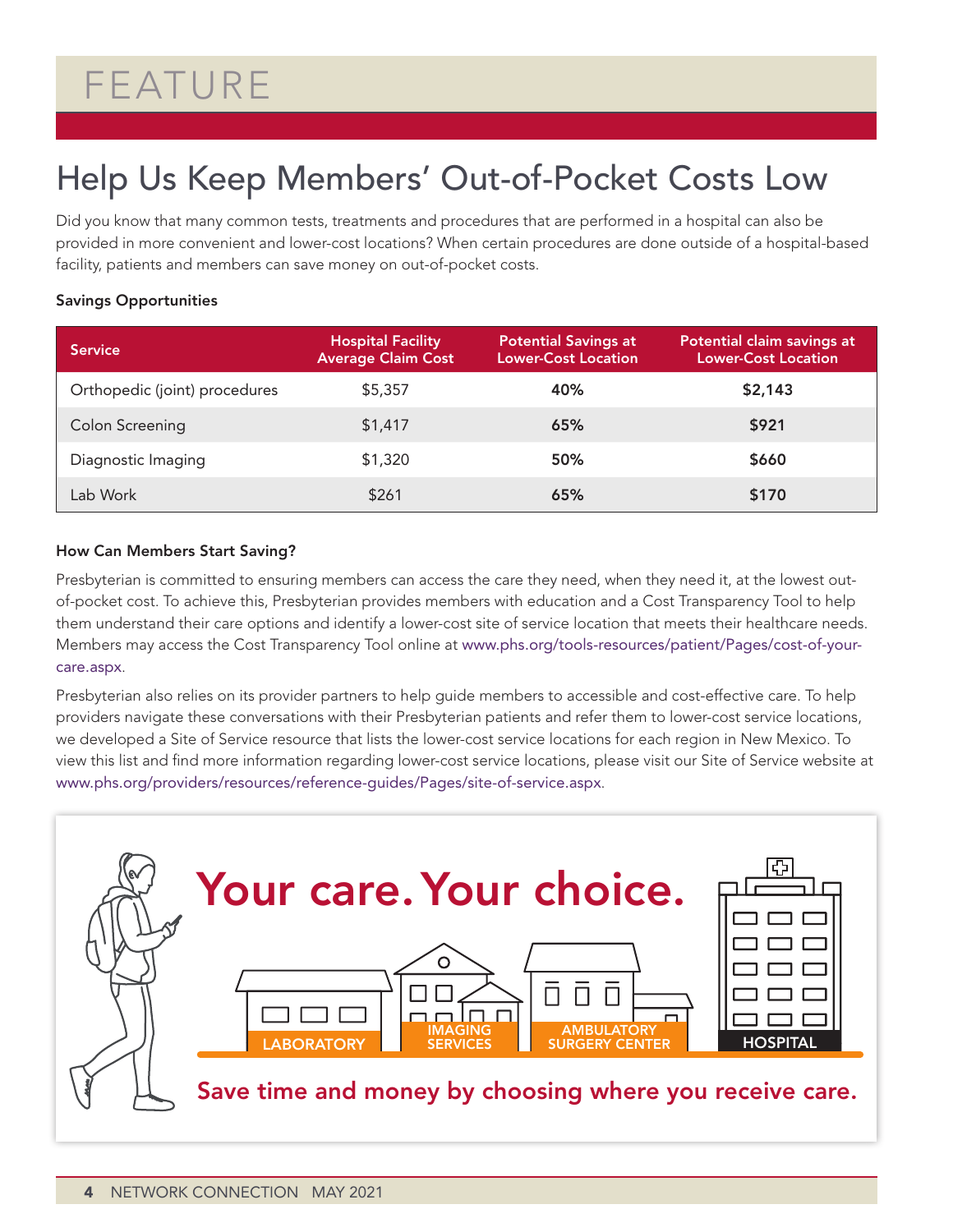## Presbyterian Is Listening to Provider Feedback

Presbyterian would like to thank providers for their responses to our annual provider satisfaction survey. Your sincere feedback is a gift, and we are listening. Based on provider responses, Presbyterian identified several opportunities to improve service excellence. To address providers' most pertinent concerns, Presbyterian is focusing on the following opportunities for improvement:

- Simplifying the process for resolving claims issues to eliminate the need for multiple inquiries
- Reviewing our pharmacy formulary for availability, variety and ease of ordering prescriptions
- Increasing the frequency and quality of our contacts with provider offices

To improve the provider experience related to claims and eliminate the need for multiple inquiries, Presbyterian formed a special analytics team to research and evaluate claims issues, determine root cause analysis, and improve communication to providers. Presbyterian also assembled an action team that is focused on improving the end-to-end provider experience as it relates to the formulary and ordering prescriptions. This action team is currently re-evaluating the Presbyterian formulary and the ease of ordering prescriptions.

#### New Prior Authorization Tools

In November 2020, Presbyterian upgraded its prior authorization (PA) tools to enable providers to submit medical PA requests online. Since then, Presbyterian has noticed an increase in web traffic to the new PA tools and has received many compliments from providers and office staff about how easy the upgraded PA tools are to use.

To submit a medical PA online, log into the myPRES Provider Portal at [www.phs.org/mypres](http://www.phs.org/mypres). Providers and



office staff can also quickly check if a medical PA is needed without signing into the provider portal by visiting [https://prescoverage.phs.](https://prescoverage.phs.org/ac/) [org/ac/](https://prescoverage.phs.org/ac/).

#### Provider Education Conference

The Provider Network Operations department has a new and improved presentation designed for the Provider Education Conference. Because visiting provider offices and staff in person is difficult during the pandemic, we are striving to ensure our electronic interactions and webbased education sessions are lively, informative and help providers stay informed on recent developments that may affect their practice.



#### Presbyterian Is Listening

Provider feedback is of great importance in driving our culture of service excellence. We truly appreciate responses to our provider satisfaction surveys and engagement in our education conferences. Thank you for helping us identify and improve in the areas that are most important to you.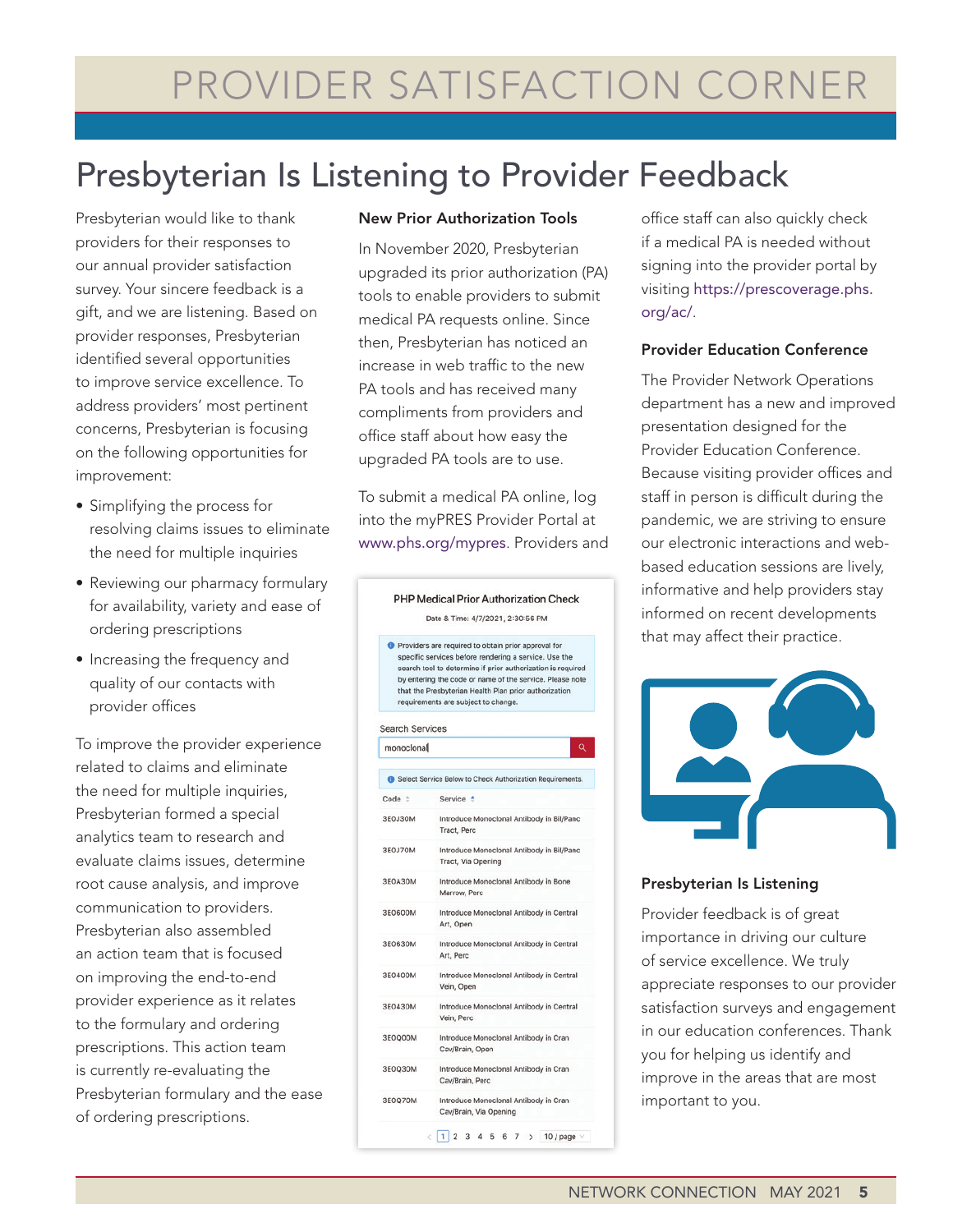# REGULATORY REMINDER

## EPSDT Program, Well-child Visits and Lead Testing

The Early and Periodic Screening, Diagnostic, and Treatment (EPSDT) Program is Medicaid's comprehensive and preventive child health program for individuals under the age of 21. Children may experience numerous health issues and developmental delays that should be assessed as part of routine preventive care. Early detection and treatment can avoid or minimize the effects of many childhood conditions. EPSDT emphasizes the need for comprehensive care and the early discovery of health or developmental concerns.

#### EPSDT Screening Schedule Tot-to-Teen Well-Child Checkups

Presbyterian follows the State of New Mexico Medical Assistance Division's health check periodicity schedule as well as the Federal EPSDT screening schedule. Both New Mexico Medicaid and the Centers for Medicare and Medicaid Services certification requirements will be met if documentation in provider records shows that EPSDT screens have been conducted based upon the periodicity schedule noted below. The EPSDT health check periodicity schedule allows for a total of 25 screens.

| <b>Babies</b> | <b>Children</b> | Youth    |
|---------------|-----------------|----------|
| <b>Birth</b>  | 15 months       | 13 years |
| 1 month       | 18 months       | 14 years |
| 2 months      | 24 months       | 15 years |
| 4 months      | 3 years         | 16 years |
| 6 months      | 4 years         | 17 years |
| 9 months      | 5 years         | 18 years |
| 12 months     | 6 years         | 19 years |
|               | 8 years         | 20 years |
|               | 9 years         |          |
|               | 10 years        |          |
|               | 11 years        |          |
|               | 12 years        |          |

Screenings are encouraged at the following intervals:

Screenings may be performed at intervals other than as described on the periodicity schedule or in addition to those on the periodicity schedule.

Additional EPSDT program information is available on the CMS Website at the following link: [www.medicaid.](http://www.medicaid.gov/medicaid/benefits/epsdt/index.html) [gov/medicaid/benefits/epsdt/index.html](http://www.medicaid.gov/medicaid/benefits/epsdt/index.html).



#### Lead Level Screening in Children

The Centers for Medicare & Medicaid Services (CMS) has updated its Medicaid lead screening policy for children eligible for EPSDT services. Both federal and state Medicaid regulations require that all children enrolled in Medicaid are tested at 12 months old and again at 24 months old. Children between the ages of 24 months and 72 months old must receive a screening blood lead test if they have not been previously screened. Completion of a risk assessment questionnaire does not meet the Medicaid requirement and does not count as a lead screening. For more information, visit the following link: [www.medicaid.gov/medicaid/benefits/epsdt/lead](http://www.medicaid.gov/medicaid/benefits/epsdt/lead-screening/index.html)[screening/index.html](http://www.medicaid.gov/medicaid/benefits/epsdt/lead-screening/index.html).

CMS recognizes that lead continues to be a problem for a small share of low-income children. While substantial improvements have been made to reduce children's exposure to lead, New Mexico has low blood lead level screening test rates, even among children covered by Medicaid. You can find additional information on blood lead levels in New Mexico at [https://nmhealth.org/](https://nmhealth.org/about/erd/eheb/clppp/) [about/erd/eheb/clppp/](https://nmhealth.org/about/erd/eheb/clppp/).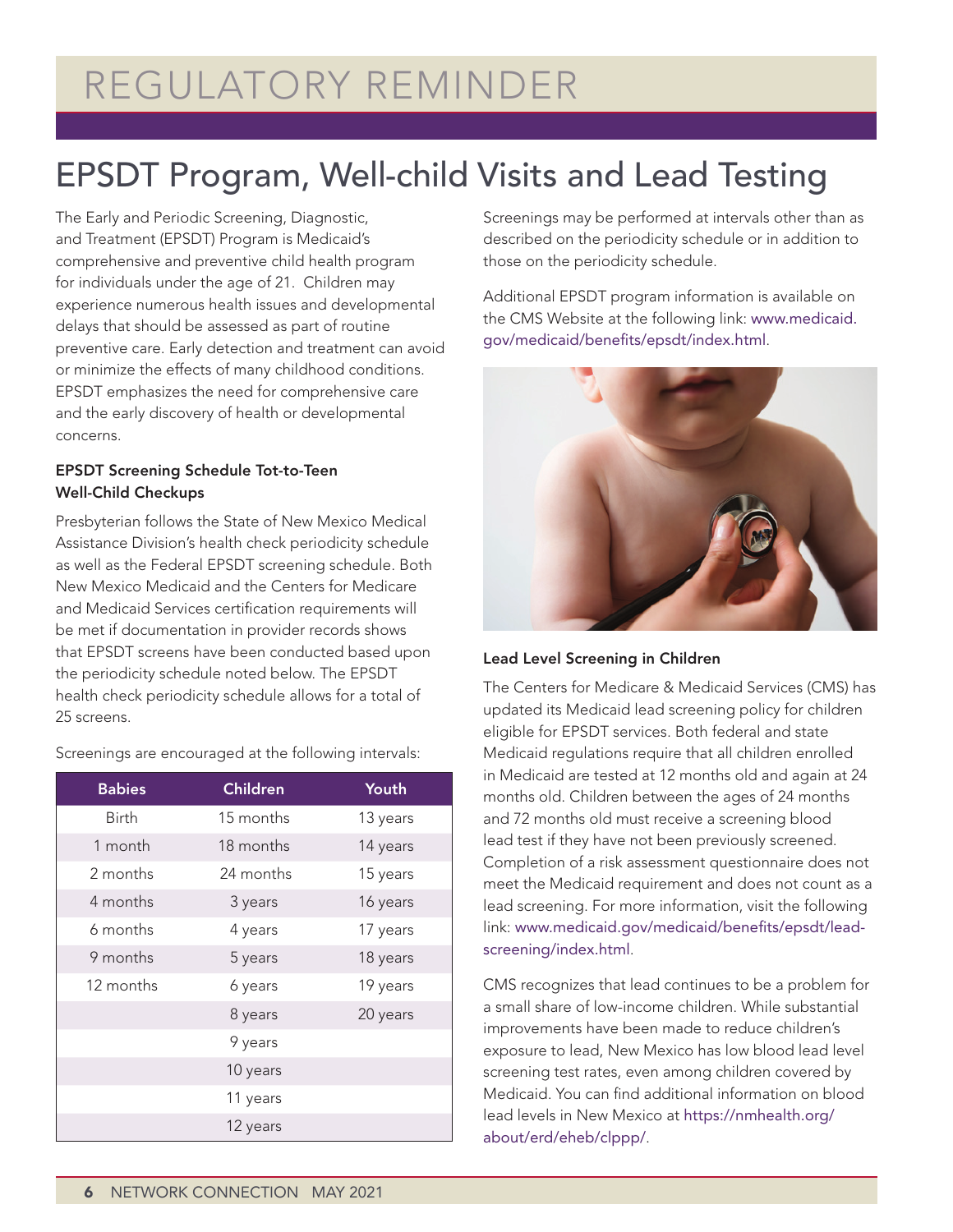# REGULATORY REMINDER

## Shaping the Member Experience through the Provider Directory

The online provider directory is one of the most important tools available to members to navigate Presbyterian's network of providers. The directory is often used by prospective members to research the health plan. Enrolled members use the directory to look for a provider with whom to make an appointment or to ask for a referral from their primary care provider (PCP). It is also a tool for providers to refer members to another in-network provider for specialty care or followup appointments.

### **Refine Your Search**



We need your help to ensure that provider directory profiles and records are as accurate as possible. Together, we can reduce frustration, confusion, and uncertainty experienced by patients and members because of incorrect provider directory information.

The easiest way to verify and make needed updates is to log on to the myPRES Provider Portal at [www.phs.](http://www.phs.org/mypres) [org/mypres](http://www.phs.org/mypres) and use the Real-Time Updates platform. Your access to the platform will be based on your provider type (i.e., whether you are registered as an individual provider, a provider group or a facility). If you are unsure of your status, please send an email to [providerdemo@](mailto:providerdemo@phs.org) [phs.org](mailto:providerdemo@phs.org) for verification.

Providers who are listed as groups or facilities must delegate a staff member to make updates on their behalf. Individual providers have automatic access to the real-time updates platform. Providers who actively use the real-time platform to update their information will receive fewer calls from Presbyterian's Provider Network Management department to verify their demographic information. For directions on how to use the new platform or how to select a delegate, please refer to the frequently asked questions at [www.phs.org/](http://www.phs.org/DirectoryUpdate) [DirectoryUpdate](http://www.phs.org/DirectoryUpdate).

# TAKE NOTE

### Introducing the Baby Bonuses Program

Presbyterian is pleased to announce a new incentive program available to Presbyterian Centennial Care members who are parents or caregivers. It's called Baby Bonuses, and it provides gift card rewards to members who complete six wellbaby visits before the baby is 15 months old and two additional well-baby visits before the baby is 30 months old. This helps ensure our youngest members receive the right care at the right time.

Like well-child visits, well-baby visits are an essential part of the general health and development of infants and ensure they receive regular checkups as they grow older. These visits are used to help monitor their health, track their growth, administer timely vaccinations, and identify any potential health concerns as early on as possible so that a successful care plan can be quickly developed and implemented. Providers are encouraged to talk with their patients about the importance of healthy infant development and regular wellbaby visits.

Presbyterian's Quality Performance Improvement department is also available to speak with providers' clinical teams to help them learn more about the Baby Bonuses program and how Presbyterian members with new babies can enroll. To reach the Presbyterian Quality Performance Improvement department, call (505) 923-5017 or email [PerformanceImp@phs.org](mailto:PerformanceImp@phs.org).